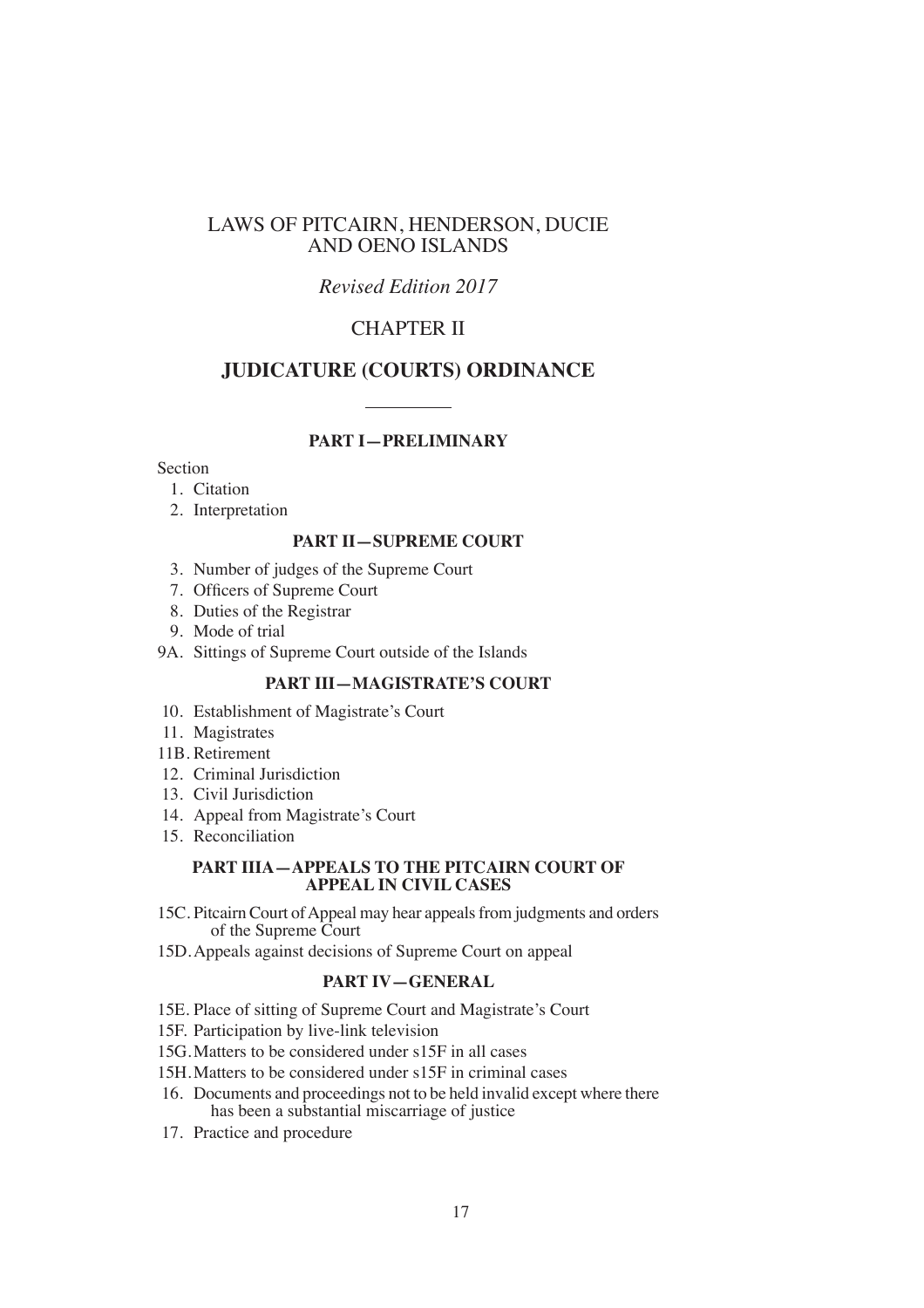17A.Court Registries

17B. Enlargement or abridgement of time

17C. Correction of accidental slip or ommission

17D.Power to amend defects and errors

18. Protection of judicial officers

19. Attorney General and Public Prosecutor

20. Power to make rules

#### **PART V—OFFICERS OF THE COURT AND COURT OFFICES**

#### *Offcers of the Court*

- 21. Appointment of Registrars and other officers
- 22. Oaths, affrmations, affdavits, and declarations
- 23. Powers of Registrars and Deputy Registrars
- 24. Officers of the Court subject to judicial orders

#### *Court Registries*

- 25. Court Registries
- 26. Filing and service of documents

#### **JUDICATURE (COURTS) ORDINANCE**

# **An ordinance to repeal and replace the Judicature Ordinance 1970; for the continuation of a Supreme Court of Judicature and the establishment of a Magistrate's Court for the Islands**

[1st February, 2000]

#### **PART I—PRELIMINARY**

**1.** This ordinance may be cited as the Judicature (Courts) Ordinance.

**2.** In this ordinance, unless the context otherwise requires—

- ["Administrator" means the person appointed by the Governor to hold the public office of Administrator;
- "Court of Appeal" means the Court of Appeal as constituted by section 49 of the Constitution of Pitcairn;
- "Deputy Registrar" in relation to any court means a person appointed as Deputy Registrar of that court in accordance with section 21;]

**(Inserted by Ordinance No. 2 of 2016)**

No. 2 of 1999 No. 2 of 2000 No. 12 of 2000 No. 6 of 2001 No. 14 of 2002 No. 11 of 2003 No. 1 of 2005 No. 6 of 2006 No. 1 of 2008 No. 4 of 2010 No. 6 of 2010 No. 1 of 2011 No. 2 of 2016.

Citation.

Interpretation.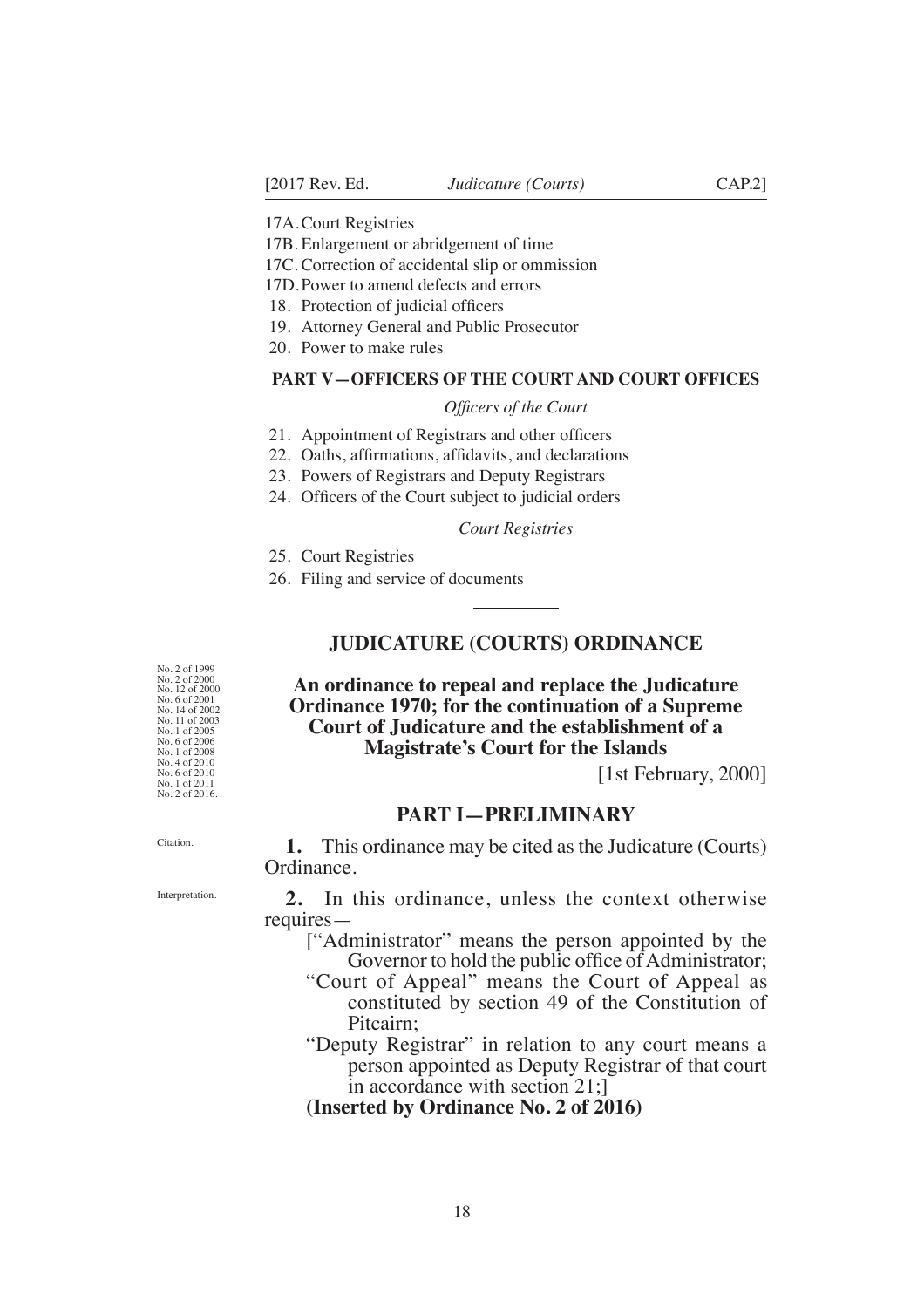- "Magistrate's Court" means the Court established under the provisions of section 10 of this ordinance;
- "Supreme Court" means the Supreme Court of Pitcairn [as constituted by section 45 of the Constitution of Pitcairn];

#### **(Amended by Ordinance No. 4 of 2010)**

["Pitcairn Public Service" and "offcer of the Pitcairn Public Service" have the same meanings as in section 61 of the Constitution of Pitcairn;]

#### **(Inserted by Ordinance No. 2 of 2016)**

["Proceeding" includes any application to a Pitcairn court or Registrar for the exercise of civil or criminal jurisdiction;]

#### **(Inserted by Ordinance No. 6 of 2010)**

- "Public Prosecutor" means the person appointed by the Governor to be Public Prosecutor for the Islands;
- ["Registrar" in relation to any court means a person appointed as Registrar of that court in accordance with section 21;

## **(Repealed and replaced by Ordinance No. 2 of 2016)**

["Registry" in relation to any court means the registry of that court as appointed under section 25;]

#### **(Inserted by Ordinance No. 2 of 2016)**

["Step in a proceeding"—

- (a) in relation to any criminal matter, includes—
	- (i) investigative steps involving a Pitcairn Court or a Pitcairn Magistrate or Registrar (for example the issuing of a search warrant)
	- (ii) the institution of a criminal proceeding by the signing of a formal charge;
	- (iii) any preliminary or interlocutory hearings (for example committal proceedings, remand hearings, callovers, inquiries into ftness to stand trial, or other procedural hearings);
	- (iv) the entering of any plea;
	- (v) the taking of evidence;
	- (vi) conducting or continuing a proceeding to determine guilt;
	- (vii) giving judgment in a proceeding;
	- (viii) sentencing or otherwise dealing with a person;
	- (ix) any appeal or review;
	- (x) any other associated matters; and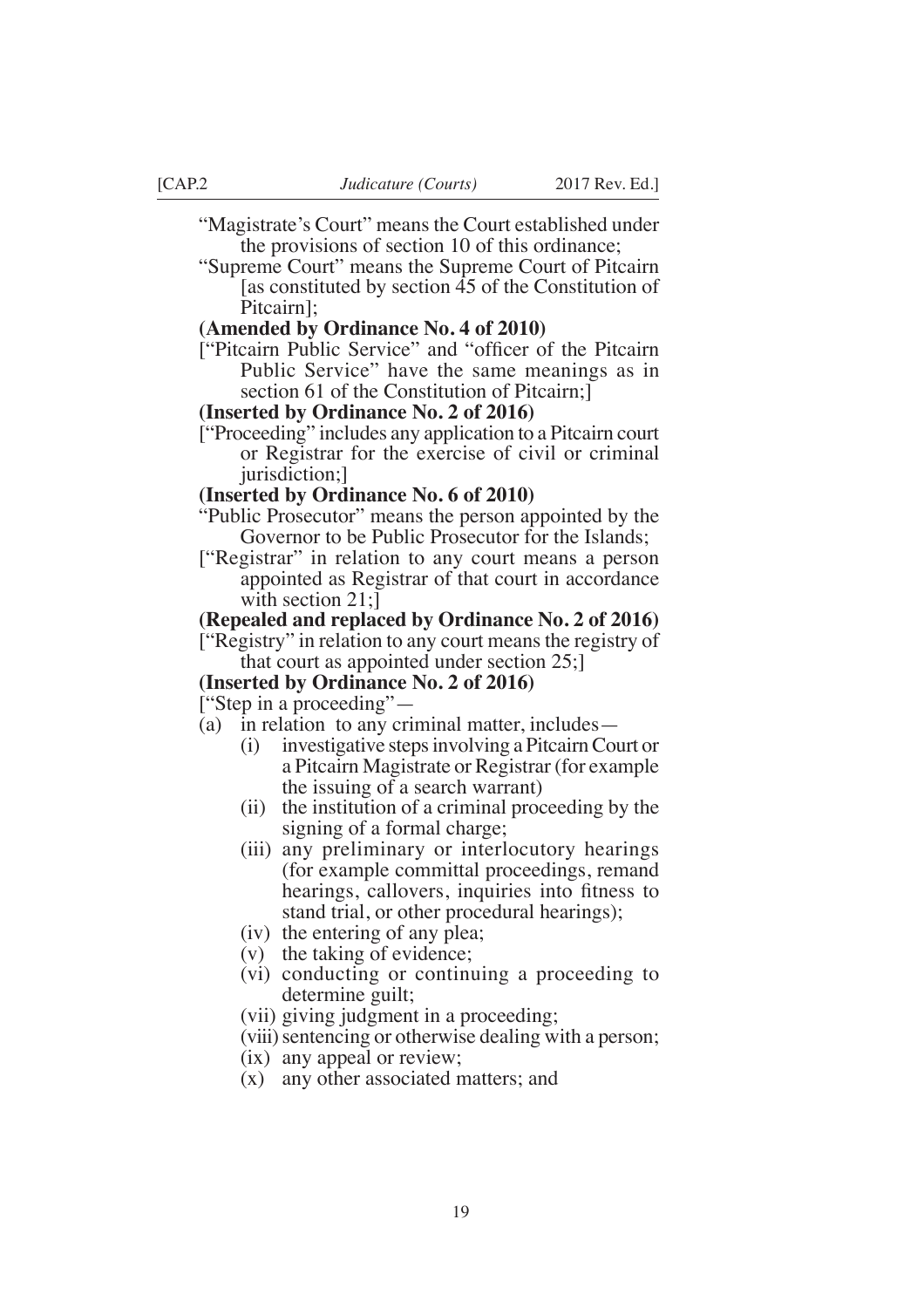(b) in relation to any civil matter, includes any interlocutory or procedural step of any sort as well as any substantive hearing, and any appeal or related matter.]

#### **(Inserted by Ordinance No. 6 of 2010)**

## **PART II—SUPREME COURT**

Number of judges of the Supreme Court

Mode of trial.

**3.**—(1) The judges of the Supreme Court shall be the Chief Justice and up to four other judges or acting judges.

(2) The Supreme Court shall be deemed to be duly constituted notwithstanding any vacancy in the office of any judge thereof.

**(Section 3 repealed and replaced by Ordinance No. 4 of 2010)**

# **(Sections 4–6 repealed by Ordinance No. 4 of 2010) (Sections 7–8 repealed by Ordinance No. 2 of 2016)**

**9.**—(1) Trials before the Supreme Court in its civil or criminal jurisdiction shall be by a judge alone, provided that the Court may, if it thinks it expedient and practicable so to do, sit with assessors.

(2) Where the Supreme Court proceeds to hear any civil or criminal cause with assessors, the Court shall nominate and summon as assessors not less than two nor more than four indifferent persons subject to the jurisdiction of the Court and of good repute.

(3) When in any trial held with the aid of assessors the case on both sides is closed, the judge may sum up the evidence and shall then require each of the assessors to state his or her opinion orally and the judge shall record each such opinion and shall then give judgment but in so doing shall not be bound to conform to the opinion of the assessors.

(4) Nothing in subsection (3) shall be construed as prohibiting the assessors or any of them from retiring to consider their opinion if they so wish, or, during such retirement or at any time during the trial, from consultation with one another.

Sittings of Supreme Court outside of the Islands

**[9A.** The Supreme Court may sit outside of Pitcairn—

(a) when making an order under section 15E of this Ordinance; or

(b) in accordance with an order that has been made under section 15E of this Ordinance; or

(c) in any other circumstances prescribed by law.]

**(Inserted by Ordinance No. 6 of 2010)**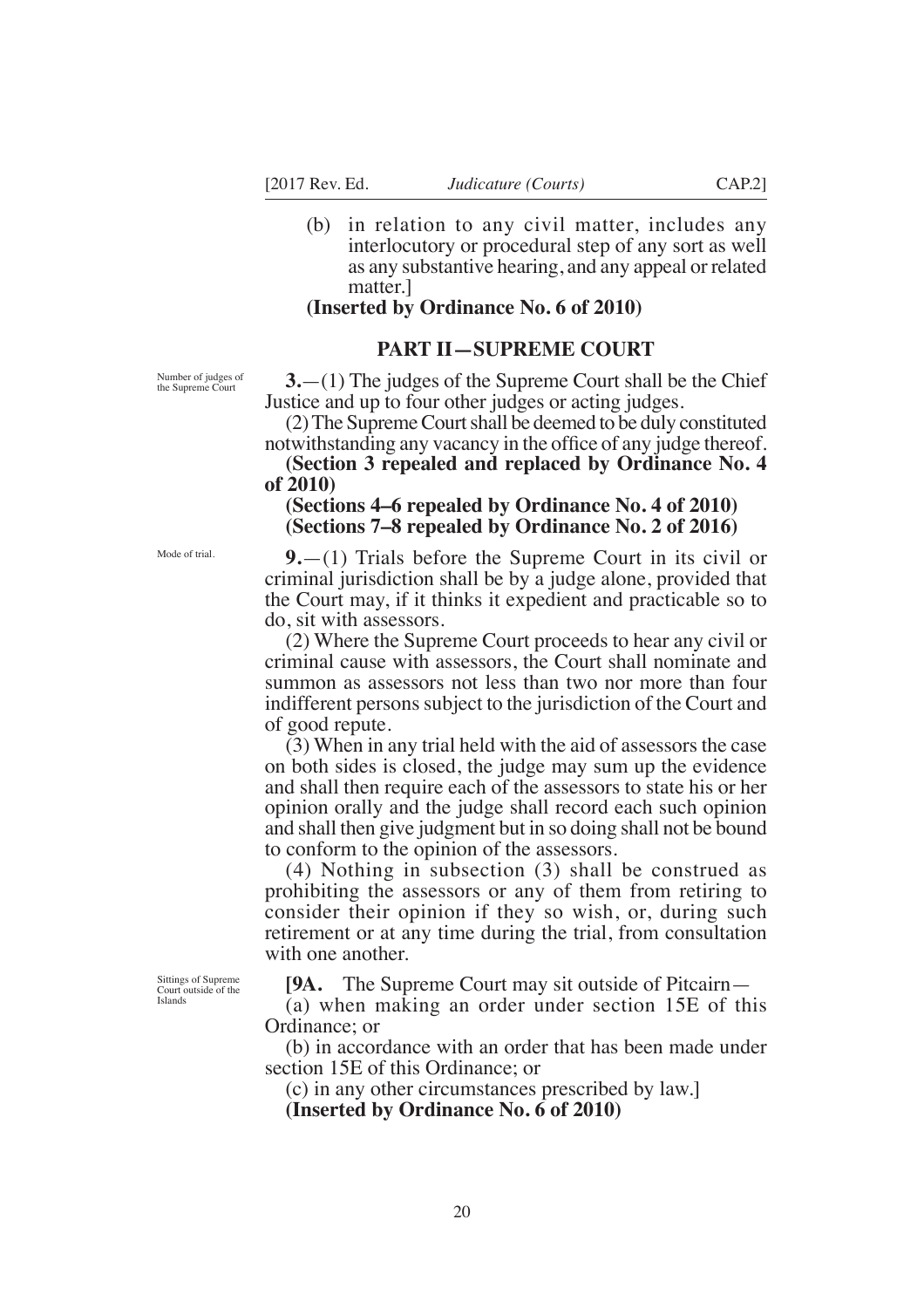# **PART III—MAGISTRATE'S COURT**

**10.**—(1) There shall be for the Islands a court subordinate to the Supreme Court to be styled "the Magistrate's Court" which shall be presided over by a magistrate appointed under the provisions of section 11 of this ordinance.

#### **(2) (Repealed by Ordinance No. 2 of 2016)**

**11.**—(1) Subject to this section, the Governor may appoint any ft and proper person to be a magistrate of the Magistrate's Court.

(2) A magistrate, to be known as the Island Magistrate, shall be appointed from among the permanent residents of the Islands, who shall not be required to be professionally qualifed in law but who must have been resident in the Islands at the time of his or her appointment for not less than 5 years.

(3) The Island Magistrate may exercise the jurisdiction and cap. 3 shall have the powers set out in Part II of the Justice Ordinance.

(4) Magistrates of the Court, other than the Island Magistrate, shall be required to be qualifed in law and to have practised in any Commonwealth country for not less than 5 years prior to the date of his or her appointment.

(5) Every magistrate shall be subject at all times to the authority and directions of the Chief Justice or other judge of the Supreme Court and shall hold [office on] such terms as the Governor may prescribe.

### **(Amended by Ordinance No. 1 of 2005)**

# [**11A.] (Inserted by Ordinance No. 11 of 2003) (Repealed by Ordinance No. 4 of 2010)**

**[11B.** Every magistrate shall retire from office on attaining the age of [75 years; but the Governor may permit any such person to remain in offce forsuch fxed period, not exceeding two years, as may be agreed between that person and the Governor].**]**

# **(Inserted by Ordinance No. 11 of 2003) (Amended by Ordinance No. 6 of 2005) (Repealed and replaced by Ordinance No. 1 of 2011) (Amended by Ordinance No. 2 of 2016)**

**12.**—(1) Subject to this section and to Part II of the Justice Ordinance, the Magistrate's Court shall have the like original jurisdiction in criminal matters as is vested by [the Constitution of Pitcairn] in the Supreme Court, save that it shall not have jurisdiction to entertain proceedings in respect of treason, piracy, murder, manslaughter, rape or arson.

Establishment of Magistrate's Court.

**Magistrates** 

Retirement

Criminal jurisdiction. cap. 3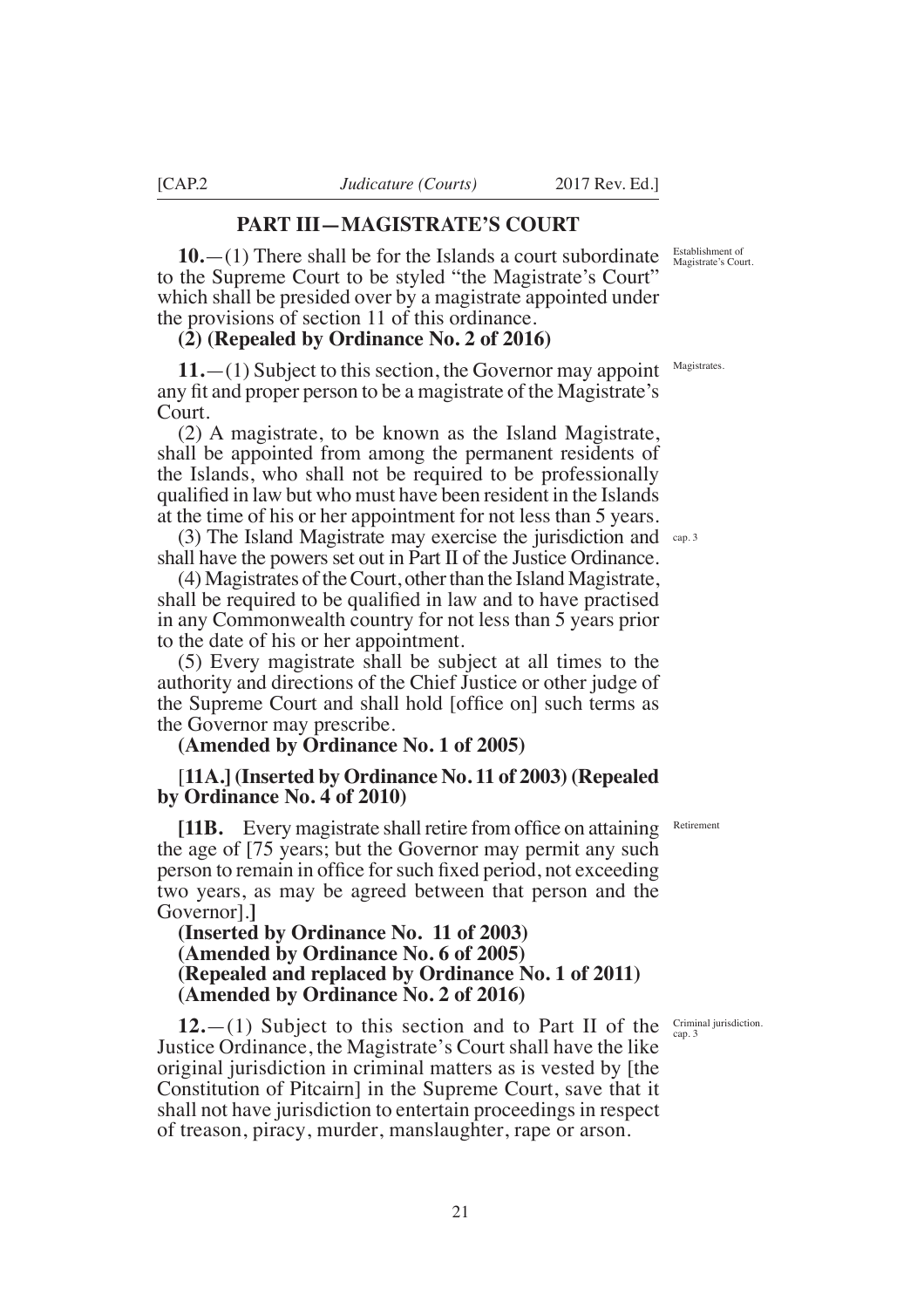## **(Amended by Ordinance No. 4 of 2010)**

(2) In respect of any offence of which a person has been convicted before it, the Magistrate's Court shall have the power to pass such sentence on that person or make such other order in respect of him or her as may be provided in that behalf by any law for the time being in force in the Islands, save that, subject to subsection (3)—

- (a) any term of imprisonment to which it sentences him or her; or
- (b) where the defendant is convicted, in the same proceedings, of two or more offences and is sentenced to two or more terms of imprisonment which are to run consecutively, the aggregate of such terms,

may not exceed 7 years and any fne or other pecuniary penalty which it imposes in respect of any one offence may not exceed \$20,000.

(3) The Governor may, by order which shall be published, vary the list of offences set out in subsection (1) in respect of which the Magistrate's Court may not entertain proceedings and may likewise vary the limits set out in subsection (2) on the penalties which the Magistrate's Court may impose:

Provided that an order made under this subsection shall not affect—

- (a) the jurisdiction of the Magistrate's Court in any case in which the accused person was charged and remanded for trial before the publication of the order or such later date as the order may specify for that purpose;
- (b) the punishment for an offence committed before such publication or such date as aforesaid.

(4) Where under any law in that behalf for the time being in force in the Islands, the Magistrate's Court commits a person to prison for default in the payment of any sum adjudged to be paid by a conviction, the period for which he or she may be so committed may not exceed 7 years (or the period for the time being substituted for 7 years under subsection (3) in respect of that conviction) or, if the sum (or the aggregate of the sums) due at the time of committal is less than the maximum fne which the Magistrate's Court could then impose under subsection (2), may not exceed that proportion of 7 years (or the period substituted as aforesaid) which that sum (or aggregate) bears to that maximum fne.

**13.**—(1) Subject to Part II of the Justice Ordinance and to subsections (2) and (3) and to any law for the time being in force in the Islands which vests jurisdiction in respect of any particular matter exclusively in the Supreme Court, the

Civil jurisdiction. cap. 3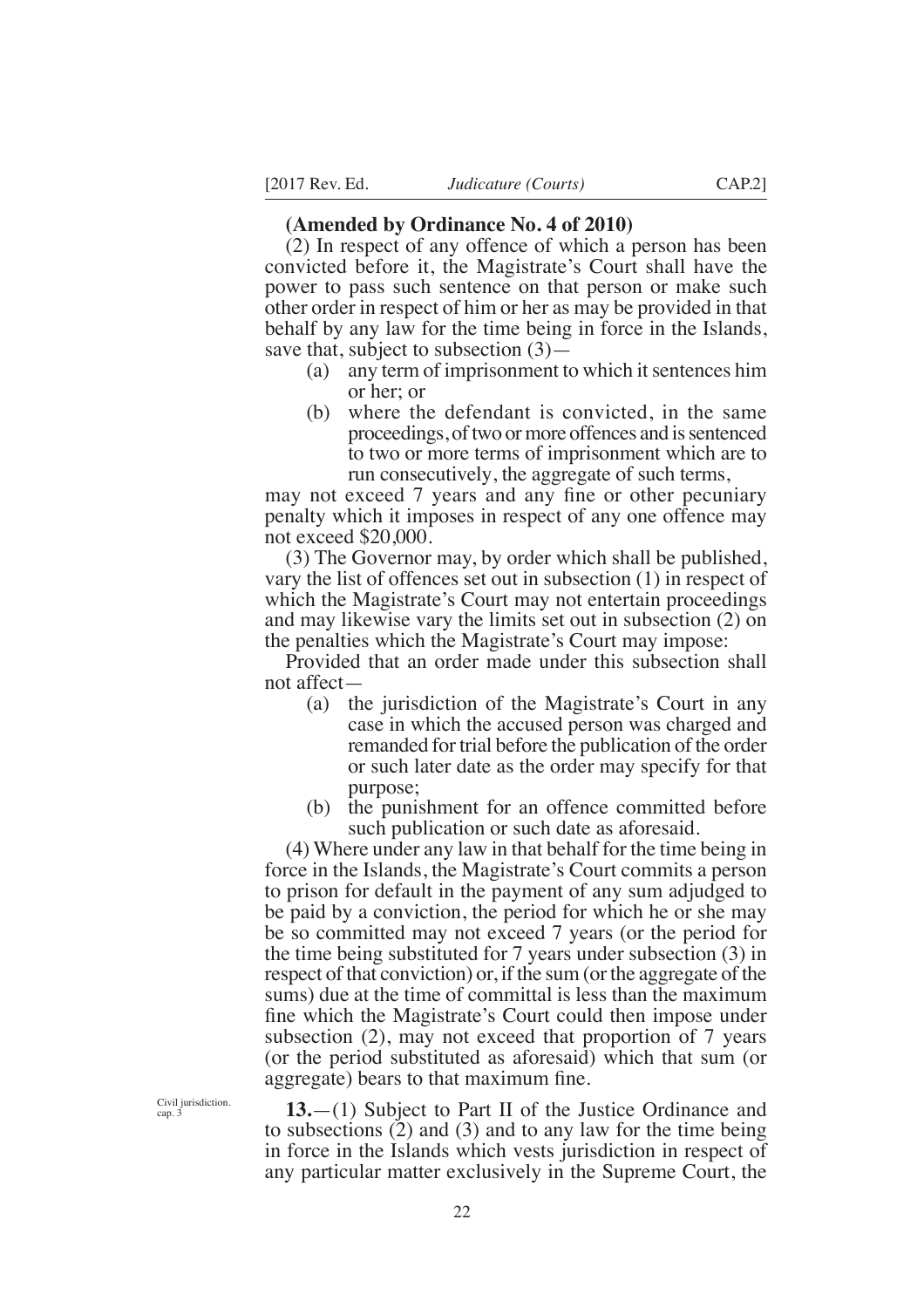Magistrate's Court shall have the like original jurisdiction in civil matters as is vested by [the Constitution of Pitcairn] in the Supreme Court other than the jurisdiction vested in the Supreme Court as a Court of Admiralty or a Prize Court.

**(Amended by Ordinance No. 4 of 2010)**

 (2) Subject to subsection (4), the Magistrate's Court shall not have jurisdiction to entertain proceedings where the matter in dispute amounts to or is of the value of more than \$10,000 or which involve, directly or indirectly, some claim or question regarding property, or some civil right, amounting to or of the value of more than \$10,000:

Provided that the jurisdiction of the Magistrate's Court shall not be ousted by this subsection if the relief claimed by the plaintiff consists only of liquidated damages not exceeding \$10,000.

(3) Subject to subsection (4), where, in proceedings commenced in the Magistrate's Court founded in contract or tort, the plaintiff claims liquidated damages exceeding \$6,000 (with or without other relief), the defendant may, within such time as may be prescribed by rules of court, apply to the Magistrate for a certifcate that some question of fact or law of general or public importance is likely to arise in the proceedings and for the proceedings to be transferred to the Supreme Court; and if—

- (a) the Magistrate gives that certifcate; and
- (b) the defendant gives security approved by the Magistrate for the liquidated damages claimed and for the costs of the proceedings in the Supreme Court,

the Magistrate or (if the Magistrate declines to do so) the Chief Justice of the Supreme Court may order the proceedings to be transferred to the Supreme Court.

(4) The Governor may, by order which shall be published, vary from time to time the sums specifed in subsections (2) and (3) by reference to which limits are set on, respectively, the jurisdiction of the Magistrate's Court to entertain proceedings and the right of a defendant to apply for proceedings to be transferred to the Supreme Court:

Provided that an order under this subsection shall not affect any proceedings instituted in the Magistrate's Court before the publication of the order or such later date as the order may specify for that purpose.

**14.** Subject to any rules of Court made under the provisions of section 20 of this ordinance, an appeal shall lie to the Supreme Court in respect of any judgment, sentence or order of the Magistrate's Court.

Appeal from<br>Magistrate's Court.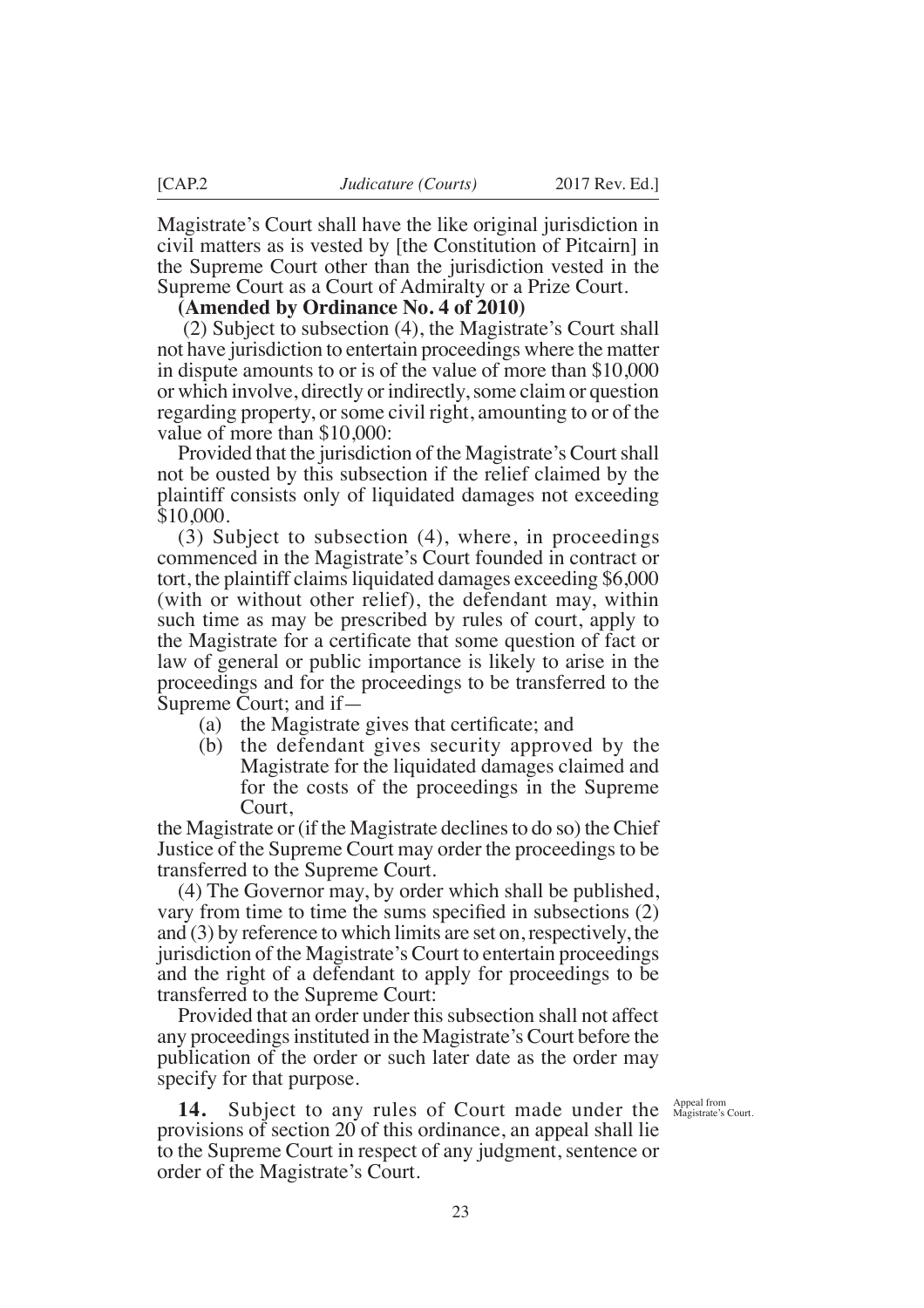Reconciliation.

**15.**—(1) In criminal cases, the Magistrate's Court may promote reconciliation and encourage and facilitate the settlement in an amicable way of proceedings for common assault, or for any offence of a personal or private nature not aggravated in degree, on terms of payment of compensation or other terms approved by such Court, and may thereupon order the proceedings to be stayed or terminated.

(2) In civil cases, the Magistrate's Court and the offcers thereof shall, as far as there is proper opportunity, promote reconciliation among persons subject to its jurisdiction and encourage and facilitate settlement in an amicable way and without recourse to litigation of matters in difference between them.

**(Sections 15A and 15B were repealed by Ordinance No. 6 of 2010)**

## **PART IIIA—APPEALS TO THE PITCAIRN COURT OF APPEAL IN CIVIL CASES**

**15C.** The Pitcairn Court of Appeal shall have jurisdiction and power to hear and determine appeals from any fnal judgment, decree, or order of the Supreme Court subject to the provisions of this ordinance, the Justice Ordinance, [the Constitution of Pitcairn] and to such rules and directions for regulating the terms and conditions on which such appeals shall be brought as may from time to time be promulgated by the President in accordance with [section 51] of [the Constitution of Pitcairn].

#### **(Amended by Ordinance No. 4 of 2010)**

 **15D**—(1) The decision of the Supreme Court on appeal from an inferior court is fnal, unless a party, on application, obtains leave to appeal against that decision to the Pitcairn Court of Appeal.

(2) An application under subsection (1) for leave to appeal to the Pitcairn Court of Appeal must be made to the Pitcairn Court of Appeal.

(3) In this section the term "inferior court" means the Magistrate's Court and the Lands Court.

**(PART IIIA: Inserted by Ordinance No. 1 of 2008)** 

## **PART IV—GENERAL**

**[15E.—**(1) A judge of the Supreme Court or a magistrate may make an order that any proceeding, or any step in any proceeding, be held—

- (a) in the Islands, or
- (b) in the United Kingdom; or

Pitcairn Court of Appeal may hear appeals from judgments and orders of the Supreme Court

Appeals against decisions of Supreme Court on appeal

Place of sitting of Supreme Court and Magistrate's Court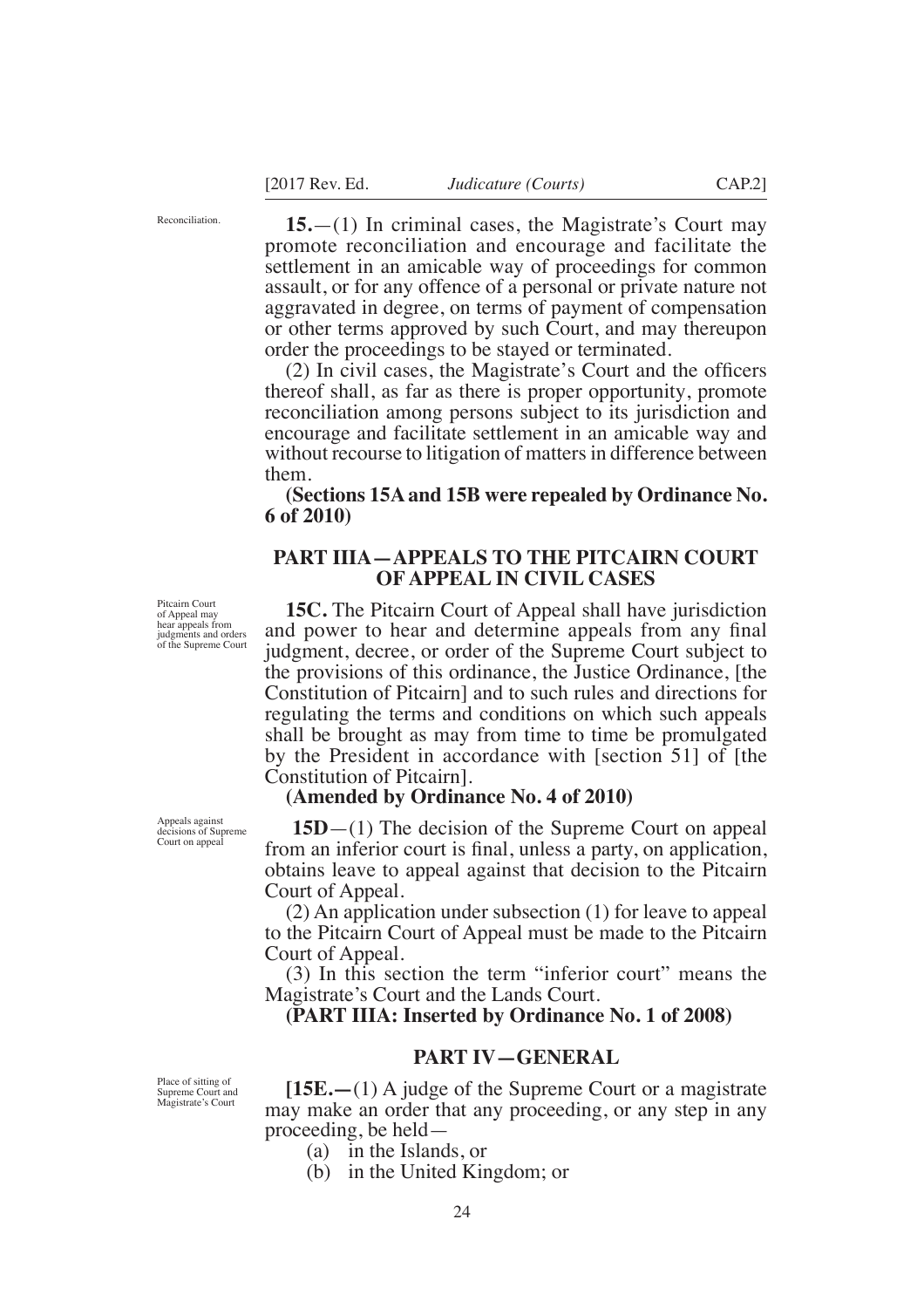(c) in New Zealand.

- (2) An order under this section may be made—
	- (a) on the application of any party or intended party to the proceeding, or
	- (b) of the Court's own motion;

and may be made either before or after the commencement of a proceeding.

(3) In determining whether to make an order under this section, the Court must take into account:

- (a) the nature of the proposed step or hearing; and
- (b) the interests of justice; and
- (c) the interest in the efficient disposal of Court business.

Participation by live-link television

**15F.—**(1) A judge of the Supreme Court or magistrate may, in respect of a proceeding over which that judge or magistrate has jurisdiction, order that any person involved in the proceeding or any step in the proceeding may participate in that proceeding by way of live-link television where—

- (a) the Court is sitting within the Islands and the person concerned is outside the Islands, or
- (b) the Court is sitting outside the Islands and the person concerned is in the Islands or is in any other place; and he or she is satisfied that it is in the interests of justice to make such an order.

(2) For the purposes of subsection (1), the Court shall be deemed to be sitting in the place from which the judge or magistrate is to preside over the proceeding or step in the proceeding.

(3) The persons who may participate by way of live-link television under subsection (1) may include, but are not limited to—

- (a) a party to the proceedings, including a defendant or accused;
- (b) counsel for any party to the proceedings;
- (c) a witness;
- (d) any officer of the Court;
- (e) any person whose name is on the list of assessors created in accordance with section 9 of the Justice Ordinance;
- (f) any assessor selected under section 29 of the Justice Ordinance;
- (g) any other person requested or authorised by the presiding judge or magistrate to be present or to participate.
- (4) An order under subsection (1) in relation to a witness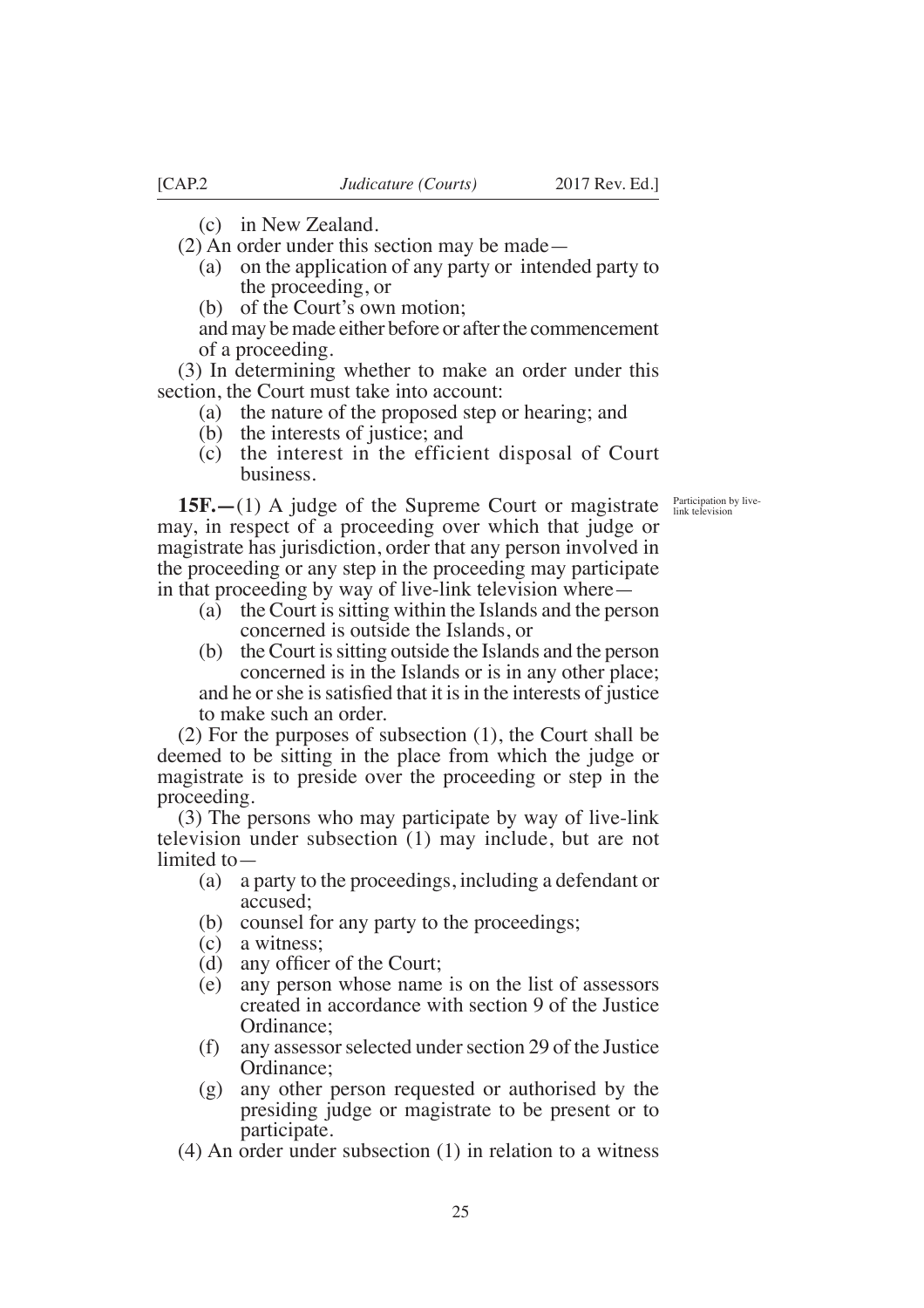$may$ 

- (a) specify the person or persons who may be present with the witness while the witness gives evidence by way of live television link; and
- (b) specify that the evidence be given in the presence of a particular named person who is able and willing to answer under oath or affrmation any questions a magistrate or judge of the Court may put as to the circumstances in which the evidence is given and which may affect the giving of evidence.

(5) In this Ordinance, "live-link television" means a television link or other arrangement whereby a person who is not in the courtroom is able to see and hear a person there and is also able to be seen and heard by the judge or judges and the other persons participating in the proceeding.

(6) Reference in subsection (5) to a person being able to see and hear, and to be seen and heard by, another person are to be read as not applying to the extent that any such person is unable to see or hear by reason of impairment of eyesight or hearing.

(7) A person who participates in proceedings by way of live-link television by virtue of this section is to be deemed to be present at the proceedings.

(8) A statement made on oath by a witness and given in evidence by way of live-link television shall be treated for the purposes of the Perjury Act 1911 (UK) as having been made in the proceedings in which it is given as evidence.

(9) A proceeding that is being conducted by way of livelink television by virtue of this section may be adjourned from time to time with such conditions concerning bail as the judge or magistrate thinks ft.

(10) Nothing in this section affects the operation of Part VIIA of the Justice Ordinance.

**15G.** A judge or magistrate, in determining whether to make an order under s15F for the appearance of a person by way of live-link television, must consider the potential impact of the use of live-link television on the effective maintenance of the rights of all parties to the proceeding, including—

- (a) the ability to assess the credibility of witnesses and the reliability of evidence presented to the court; and
- (b) the level of contact with other participants.

**15H.** A judge or magistrate, in determining whether to make an order under s15F for the appearance of a person by way of live-link television in a criminal proceeding, must consider the potential impact of the use of live-link television

Matters to be considered under s15F in all cases

Matters to be considered under s15F in criminal cases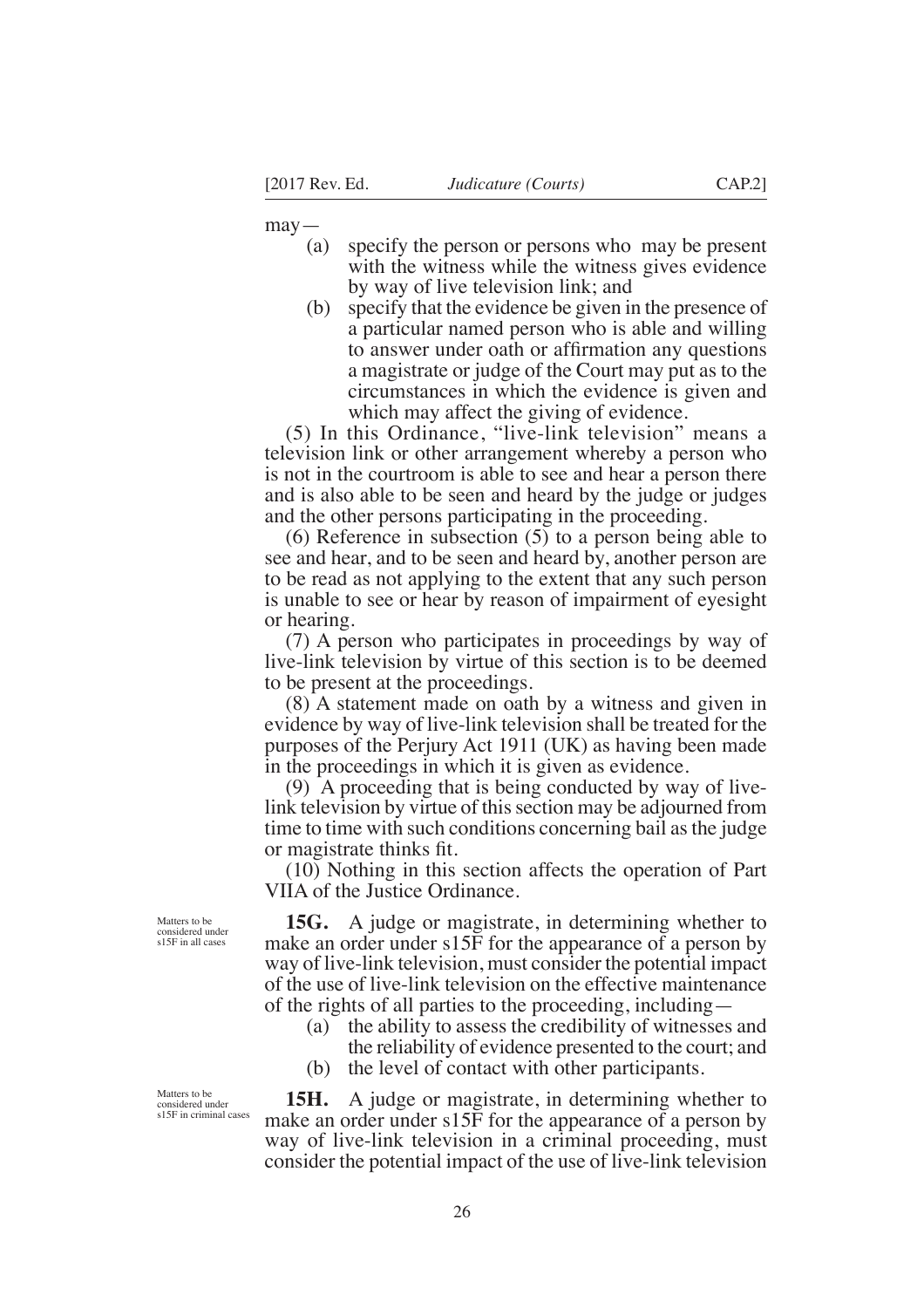on the effective maintenance of the right of the defendant to a fair trial, and in particular—

(a) the ability of the defendant—

- (i) to comprehend the proceedings; and
- (ii) to participate effectively in the conduct of his or her defence; and
- (iii) to consult and instruct counsel privately; and
- (iv) to access relevant evidence; and
- (v) to examine the witnesses for the prosecution; and
- (b) the level of contact the defendant has with other participants.]

# **(Section 15E, 15F, 15G and 15H inserted by Ordinance No. 6 of 2010)**

**16.—**(1) No information, charge, summons, conviction, sentence, order, bond, warrant or other document and no process or proceeding shall be quashed, set aside or held invalid by any Court or quasi-judicial authority by reason only of any defect, irregularity, omission or want of form unless the Court or authority is satisfed that there has been a substantial miscarriage of justice;

# **(Repealed and replaced by Ordinance No. 4 of 2010)**

**17.**—(1) Subject to this section, the practice and procedure Practice and of the Supreme Court, whether in civil or criminal matters, shall be as prescribed by rules of Court made under section 20 and subject to such rules or if there are no such rules governing the question, as the Chief Justice or other Judge of the Supreme Court may from time to time direct.

(2) Directions given by the Chief Justice or other Judge of the Supreme Court under subsection (1) may be general or may be with respect to any particular step in particular proceedings; and any party to any proceedings before the Supreme Court (including the Crown or the accused person in any criminal proceedings) and any person seeking to institute such proceedings may at any time apply to the Chief Justice or other Judge of the Supreme court for particular directions.

(3) In formulating any directions which he or she may give under subsection (2) and generally in the conduct of proceedings before the Supreme Court and of the business of that Court, the Chief Justice or other Judge shall be guided, so far as the circumstances of the Islands permit and so far as is appropriate to the circumstances of any particular proceedings in question, by the practice and procedure, in comparable circumstances, of the High Court of Justice in England or of the Crown Court in England or (where the Supreme Court

Documents and proceedings not to be held invalid except where there has been a substantial miscarriage of justice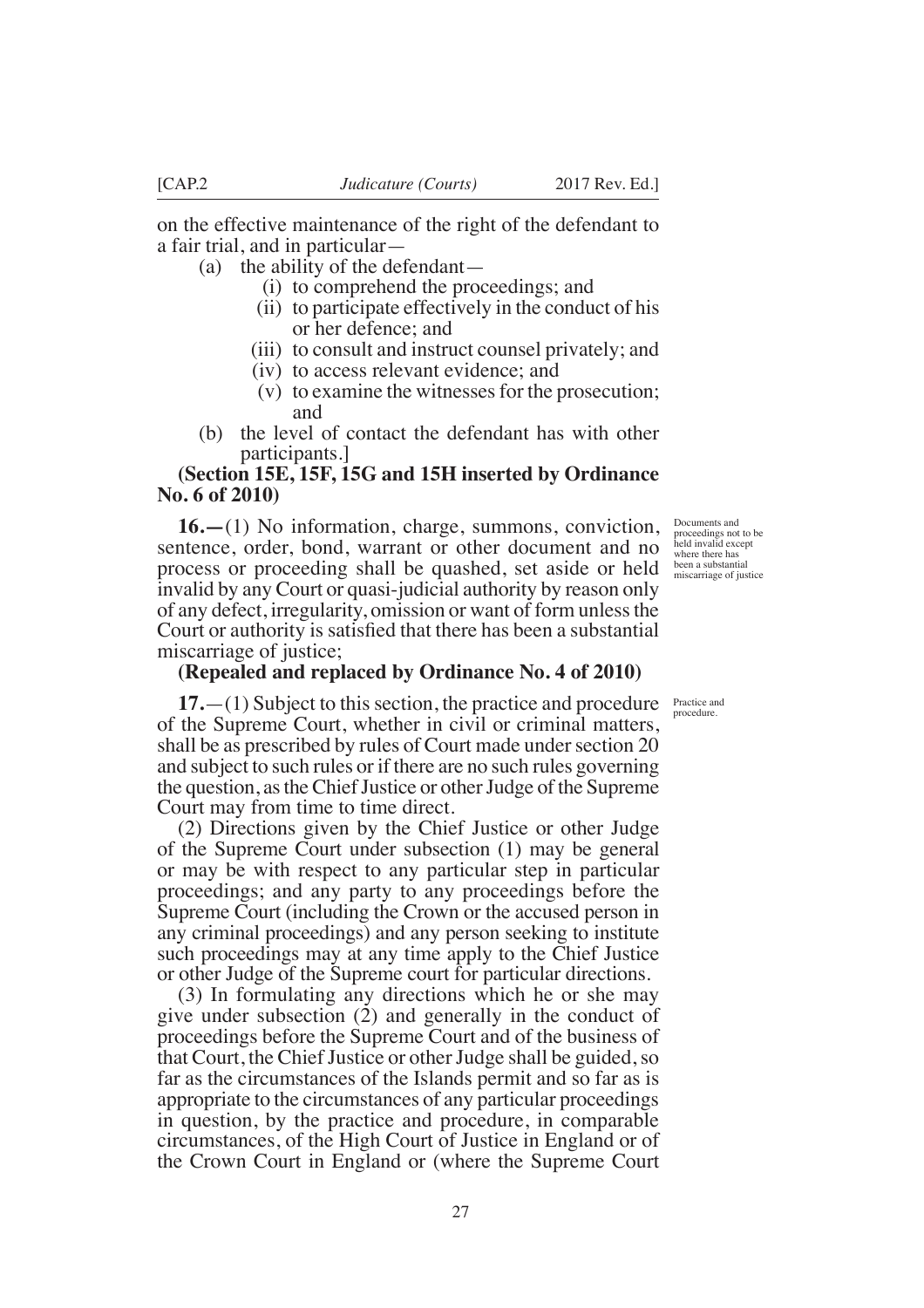is exercising an appellate or supervisory jurisdiction and if the case so requires) of the Court of Appeal in England; and in pursuing any proceedings in the Supreme Court any party thereto shall likewise (but subject always to any applicable rule of court and to any direction given under this section) be so guided.

(4) For the purposes of their application in accordance with subsection (3), the practice and procedure of the High Court of Justice in England, of the Crown Court in England and of the Court of Appeal in England shall be interpreted with such modifcations, adaptations, qualifcations and exceptions as local circumstances render necessary.

#### **[17A.]**

# **(Inserted by Ordinance No. 14 of 2002) (Repealed by Ordinance No. 2 of 2016)**

**[17B.**—(1) Any Court may, in its discretion, enlarge or abridge the time appointed by this ordinance or any other ordinance or any rules made thereunder, for doing any act or taking any proceedings or step in any proceeding, on such terms (if any) as the Court thinks just.

(2) Any Court may order an enlargement of time although the application for the enlargement of time is not made until after the expiration of the time appointed.

**17C.—**(1) If any judgment or order contains a clerical mistake or an error arising from any accidental slip or omission, whether the mistake, error, slip or omission was made by an officer of the Court or not, or if any judgment or order is so drawn up as not to express what was actually decided and intended, the judgment or order may be corrected by the Court.

(2) The correction may be made by the Court of its own motion or on an interlocutory application made for that purpose.

**17D.—**(1) A Court may, either before, at, or after the hearing of any proceedings, amend any defects and errors in the pleadings or procedure in the proceedings, whether or not there is anything in writing to amend, and whether or not the defect or error is that of the party (if any) applying to amend.

(2) The Court may, at any stage of any proceedings, make, either of its own motion or on the application of any party to the proceedings, such amendments to any pleading or the procedure in the proceedings as are necessary for determining the real controversy between the parties.

Enlargement or abridgement of time

Correction of accidental slip or omission

Power to amend defects and errors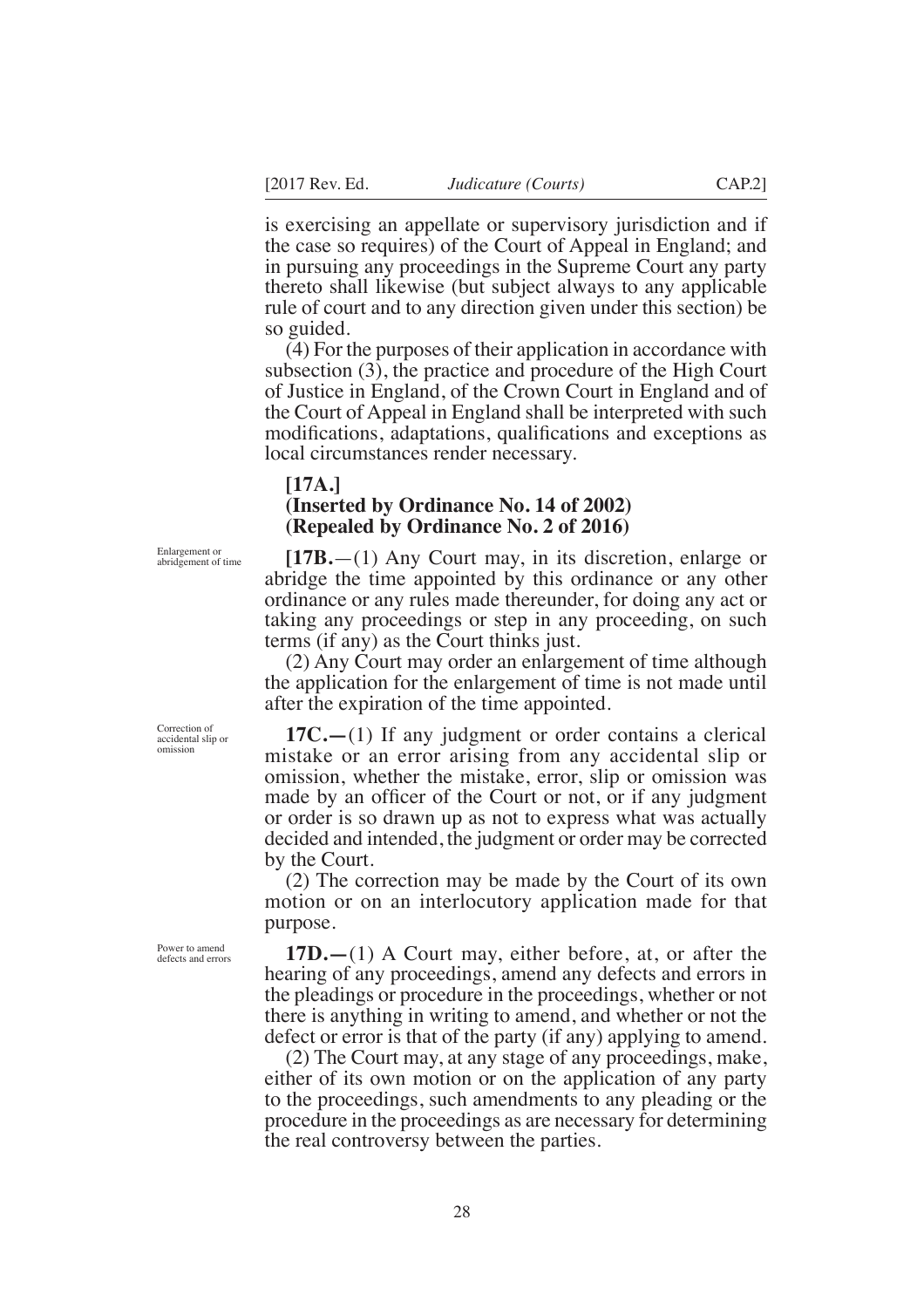(3) All amendments made under sub-sections (1) and (2) shall be made with or without costs and on such terms as the Court thinks fit.

## **(Inserted by Ordinance No. 6 of 2005)**

**18.** No Judge, Magistrate, [Registrar, Deputy Registrar,] or other person acting judicially shall be liable to be sued in any Court for any act done or ordered to be done by him or her in the discharge of judicial duty, whether or not within the limits of such jurisdiction, provided that he or she at the time, in good faith, believed himself or herself to have jurisdiction to do or order the act complained of and no offcer of any Court or other person bound to execute the lawful warrants or orders of any such Judge, Magistrate, [Registrar, Deputy Registrar,] or other person acting judicially shall be liable to be sued in any Court for the execution of any warrant or order which he or she would be bound to execute if within the jurisdiction of the person issuing the same.

## **(Amended by Ordinance No. 2 of 2016)**

**19.**—(1) The functions and powers conferred upon the Attorney General of England in respect of civil or criminal causes or matters arising in England may be exercised by the [Attorney General] in respect of civil or criminal causes or matters occurring or arising in the Islands.

(2) The Public Prosecutor shall have and may exercise the functions and powers of the Director of Public Prosecutions in England.

(3) The [Attorney General], the Public Prosecutor and the Deputy Public Prosecutor shall have *ex offcio* the right of audience in all Courts of the Islands and shall have the same protection and immunity from suit in respect of the performance of their duties as is conferred upon judicial officers by section 18 of this ordinance.

## **(Amended by Ordinance No. 4 of 2010)**

 **20.** The Governor may on the advice of the Chief Justice make rules of court for the purpose of carrying the provisions of this ordinance into effect and in particular for all or any of the following matters—

- (a) for regulating the sittings of the Supreme Court and the Magistrate's Court and the despatch of business therein;
- (b) for regulating the pleading, practice and procedure in the Supreme Court and the Magistrate's Court;
- (c) for regulating the hours of opening and closing of the [registries] of the Supreme Court and the Magistrate's Court;

Protection of judicial<br>officers.

Attorney General and Public Prosecutor.

Power to make rules.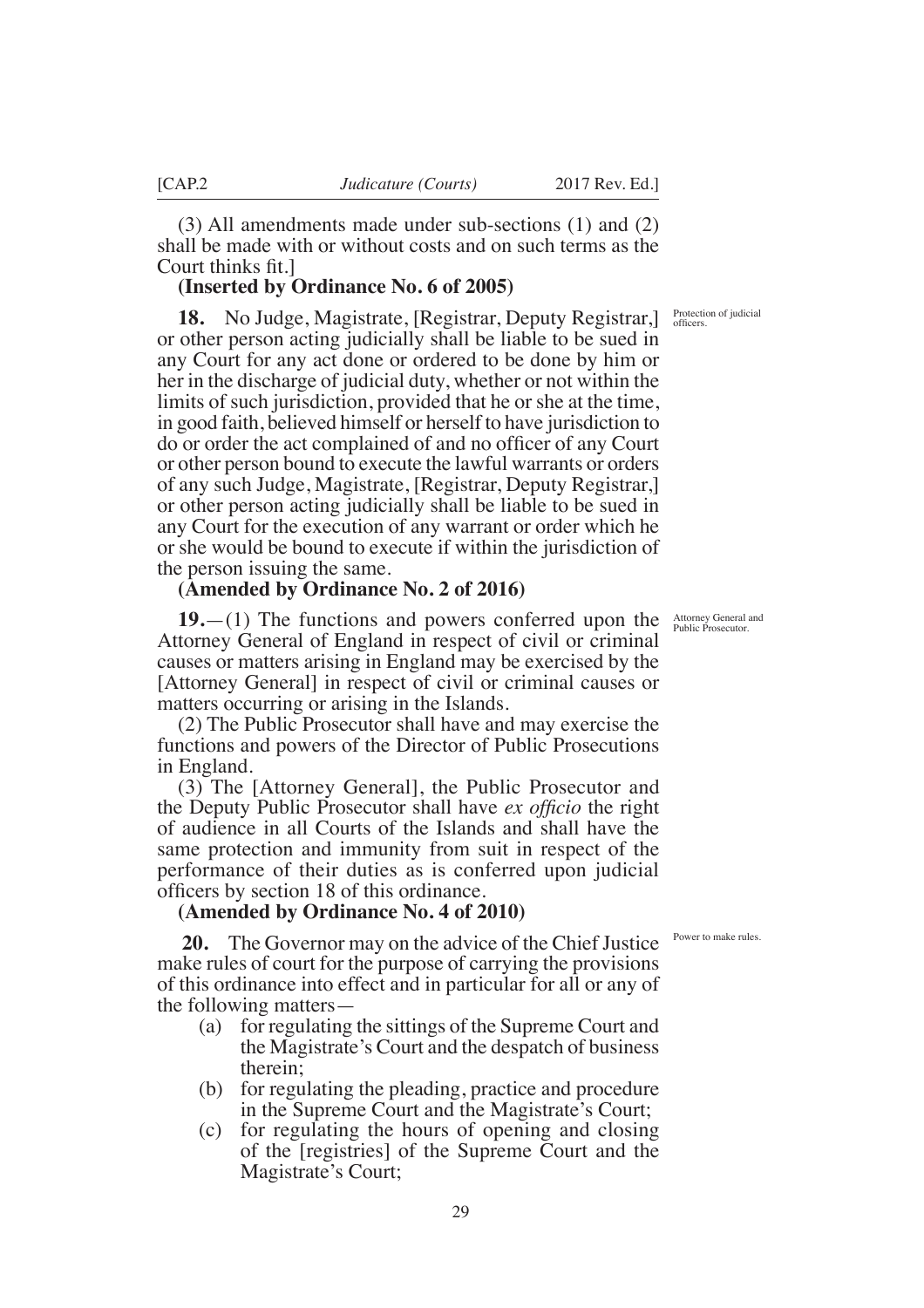#### **(Amended by Ordinance No. 2 of 2016)**

- (d) for regulating the forms to be used in the Supreme Court and the Magistrate's Court and for all matters connected therewith;
- (e) for regulating the receipt of money paid into the Supreme Court or the Magistrate's Court or received or recovered under or by virtue of any process of execution or distress;
- (f) for regulating the payment out of the Supreme Court or the Magistrate's Court of all moneys to the persons entitled thereto;
- (g) for prescribing the books and forms of account to be kept and used in the Supreme Court or the Magistrate's Court;
- (h) for prescribing fees, costs and amounts for service and execution of process which may be demanded and received by offcers of the Supreme Court or the Magistrate's Court in accordance with the practice and procedure of those Courts;
- (i) for prescribing the manner of acceptance, retention and disposal of fees and costs;
- (j) for providing for the taxation of the fees and costs of legal practitioners;
- (k) for regulating the professional practice, conduct and discipline of legal practitioners;
- (l) generally for regulating any matters relating to the practice and procedure of the Supreme Court or the Magistrate's Court or to the duties of the officers thereof or the conduct of proceedings therein.

# **[PART V – OFFICERS OF THE COURT AND COURT OFFICES**

#### *Offcers of the court*

Appointment of Registrars and other offcers

**21.–**(1) Registrars, Deputy Registrars and other offcers of the court may be appointed by the Governor, after consultation with the Chief Justice, for the conduct of business of any court.

(2) In the exercise of powers under subsection (1), the Governor may appoint a person –

- (a) by name; or
- (b) by reference to any offce, in which case the person for the time being holding that office shall be appointed to the relevant offce under subsection (1).
- (3) Registrars and Deputy Registrars are judicial offcers,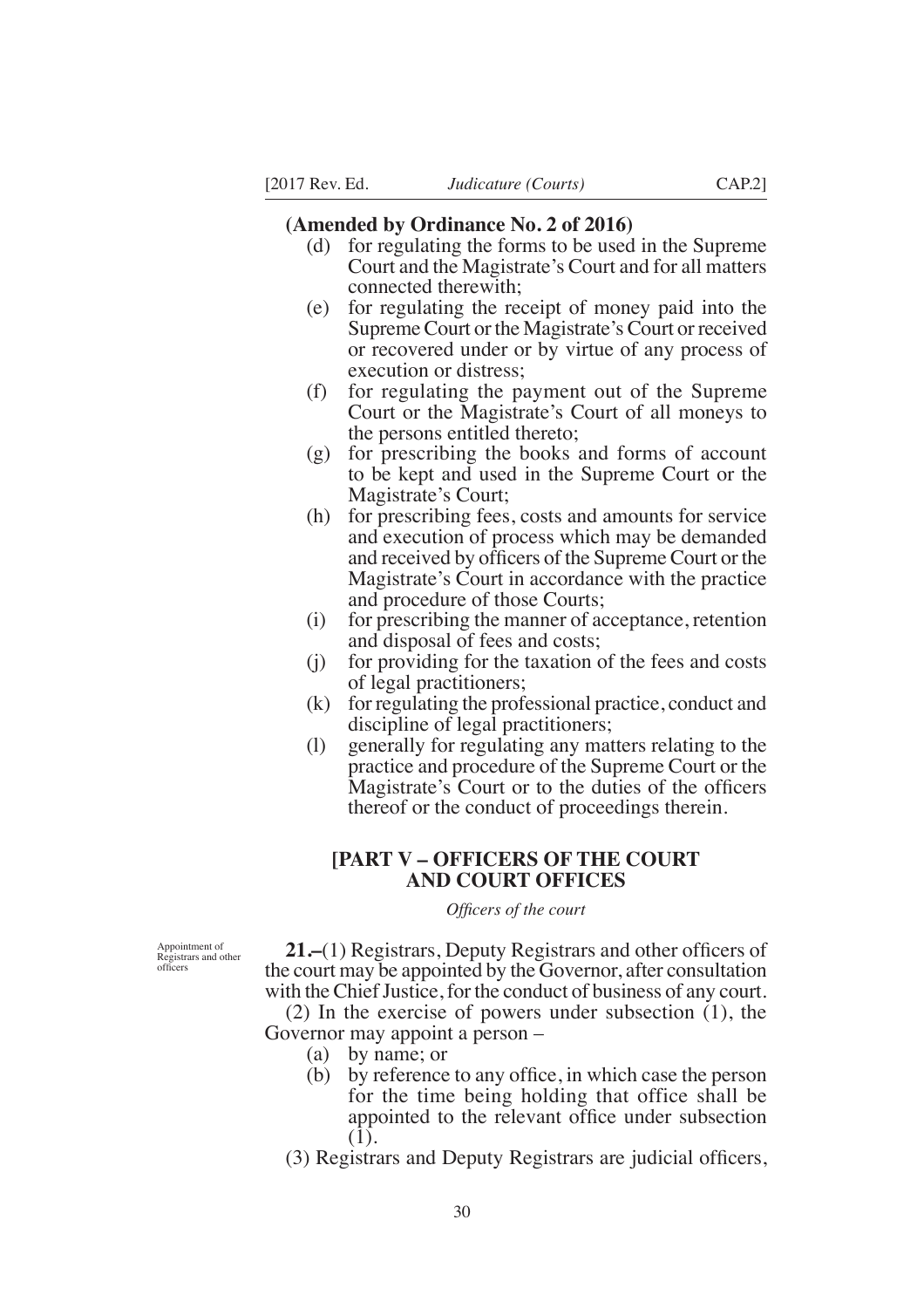and every appointment to such an offce shall be according to section 55 of the Constitution of Pitcairn.

(4) Every Registrar and Deputy Registrar appointed under subsection (1) shall make an oath or affrmation of allegiance and the judicial oath or affrmation in the form set out in the Schedule to the Constitution of Pitcairn, and such oaths or affirmations shall be administered by the Chief Justice or other judge or magistrate.

(5) Every Registrar and Deputy Registrar shall retire from office on attaining the age of 75 years; but the Governor may permit any such person to remain in office for such fixed period, not exceeding fve years, as may be agreed between that person and the Governor.

(6) The same person may be appointed under this section to multiple offces in relation to one or more courts.

(7)Aperson who is an offcer of the Pitcairn Public Service may be appointed as a Registrar, Deputy Registrar or other offcer of the court, but in the exercise of any powers and functions conferred by this Part, any such person shall not be subject to the direction or control of the Governor, the Island Council, or any officer of the Pitcairn Public Service.

(8) Any Judge or Magistrate may, subject to any directions of the Governor, appoint any person temporarily to perform, with or without remuneration, in relation to any particular causes or matters, the duties of the Registrar or of any other offcer of the court in which that judge is sitting.

(9) A Judge or Magistrate may act as the Registrar of the court in which that Judge or Magistrate is sitting if there is no other person appointed to be the Registrar or if the Registrar is for any reason unable to perform his or her functions.

**22.** The following persons shall have power to administer oaths and take affdavits, declarations and affrmations:

- (a) any Judge or Magistrate;
- (b) any Registrar or Deputy Registrar;
- (c) any offcer of the court designated in that behalf by a Judge or Magistrate;
- (d) the Governor, Deputy Governor, or Administrator;
- (e) any other offcer of the Pitcairn Public Service designated in that behalf by the Governor.

**23.**–(1) A Registrar has the duties and powers –

- (a) conferred by this Ordinance, any other enactment, or any rules made under section 20 of this Ordinance:
- (b) in relation to the Registrar of the Court of Appeal, conferred by any rules made under section 51 of the Constitution:

Powers of Registrars and Deputy Registrars

Oaths, affrmations, affdavits, and declarations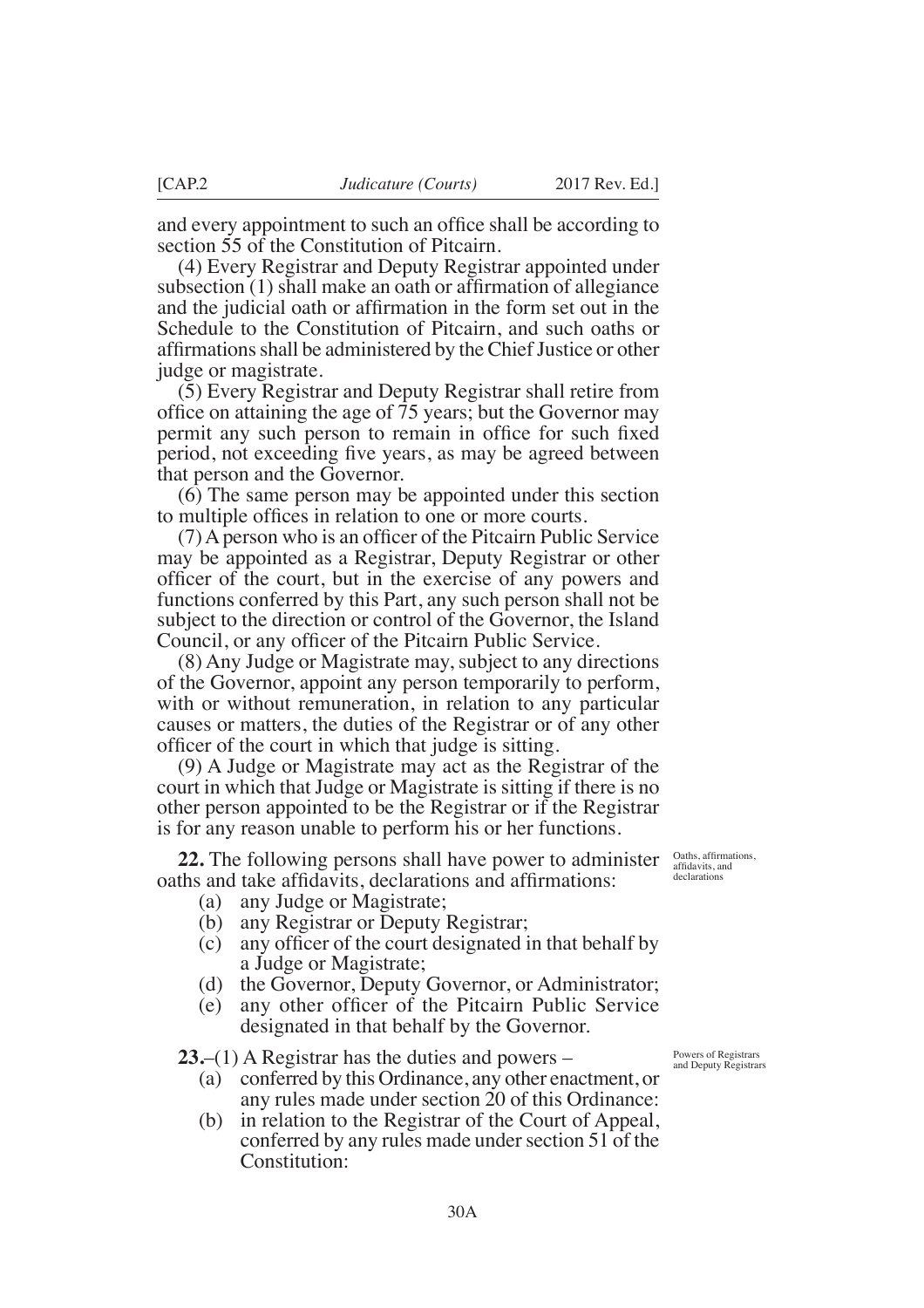- 
- (c) necessary or desirable to ensure the effcient and effective administration of the business of the court to which that Registrar is appointed.

(2) A Deputy Registrar has and may perform and exercise the same duties and powers as a Registrar of the same court.

(3) Subsection (2) is subject to any provision to the contrary in any rules made under section 20 or any other enactment.

(4) Without affecting the generality of subsection  $(1)(c)$ of this section, the Registrar of the Supreme Court shall discharge such duties as are respectively performed by the Master, Registrar, Taxing Master or Keeper of the Records of Her Majesty's High Court of Justice in England and shall be Registrar of the Supreme Court in its Admiralty jurisdiction.

Officers of the Court subject to judicial orders

24.–(1) Registrars, Deputy Registrars and other officers of the court shall be subject to such orders as they shall from time to time receive from any Judge or Magistrate of the court to which they are appointed.

(2) Registrars and Deputy Registrars are not subject to direction by the Governor or any member of the Pitcairn Public Service in the exercise of any judicial function.

#### *Court Registries*

Court Registries

**25.–(1)** For every court there shall be an office for the transaction of business relating to proceedings in the court, to be known as the registry, which shall be in the charge of the Registrar of that court.

(2) The registry of each court shall be situated at such place as the Governor, acting in accordance with the advice of the Chief Justice, directs.

(3) The place appointed to be a registry under subsection (2) may be either inside or outside of Pitcairn.

(4) The same place may be appointed as the registry for two or more courts.

(5) The Governor may, on the advice of the Chief Justice, make rules regarding the operation of any registry appointed under this section, including rules specifying the hours that the registry shall be open to receive documents for fling.

Filing and service of documents

**26.–**(1) Any document relating to the business of any court may be fled at the registry by personal delivery, post,facsimile, email or other accepted form of electronic transmission.

(2) Notwithstanding the appointment of a registry of any court in another place, the Registrar of any court may, when that court is sitting at any place whether inside or outside of Pitcairn, receive any letter or accept for fling any notice,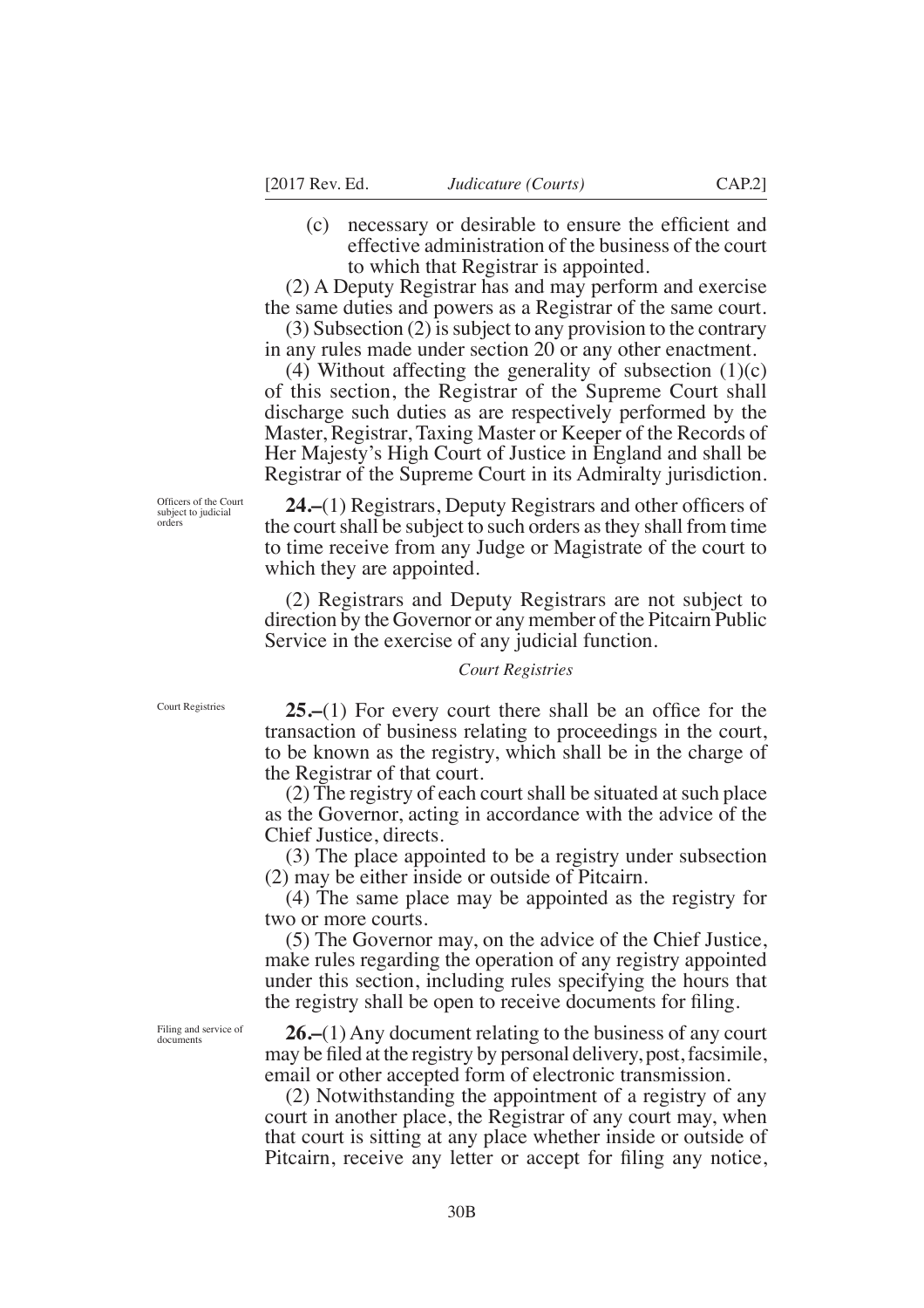document or thing that relates to the matter before the court at that place.

(3) Any warrant, order, direction, minute, or other such document issued by the court may be served on relevant parties by personal delivery, post, facsimile, email or other accepted form of electronic transmission.

(4) This section is subject to any rules prescribing procedure for fling and service of documents made under sections 20 and 25(5) of this Ordinance, or section 51 of the Constitution.]

**(Part V inserted by Ordinance No. 2 of 2016)**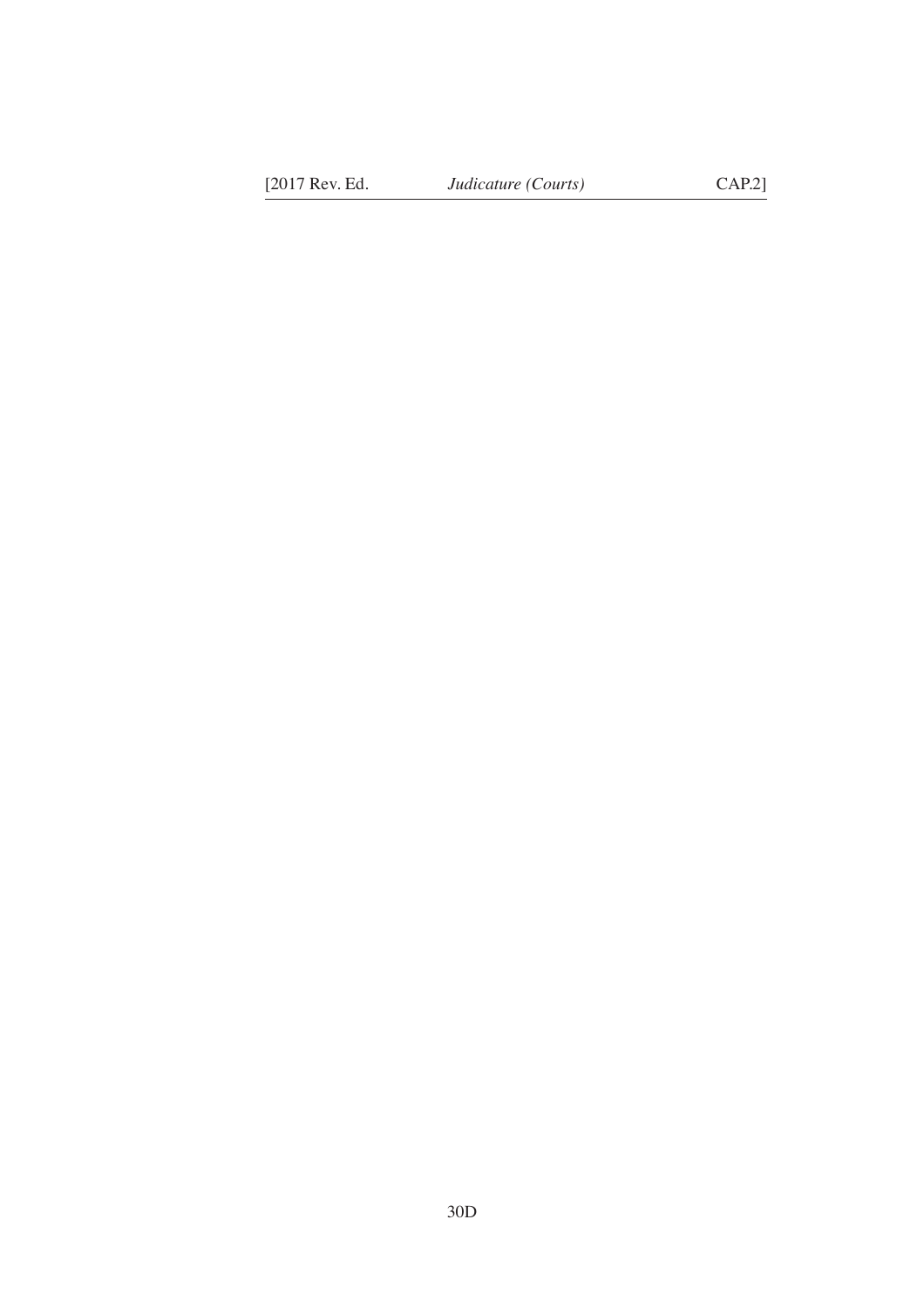# **PITCAIRN, HENDERSON, DUCIE & OENO ISLANDS**

# **NOTICE OF APPOINTMENT OF COURT REGISTRY**

IN EXERCISE of the powers conferred by section 25(2) of the Judicature (Courts) Ordinance and in accordance with the advice of the Chief Justice, I hereby direct that

the offices of BELL GULLY located at Level 21, Vero Centre, 48 Shortland Street, Auckland, New Zealand

shall be the Registry of the Magistrate's Court, the Supreme Court and the Court of Appeal of Pitcairn, Henderson, Ducie and Oeno Islands.

This direction shall have effect from the 1st day of November 2016 whereupon any prior notices of appointments of registries for Pitcairn Courts shall be revoked.

# **Dated the 31st day of October 2016**

**Jonathan Sinclair Governor**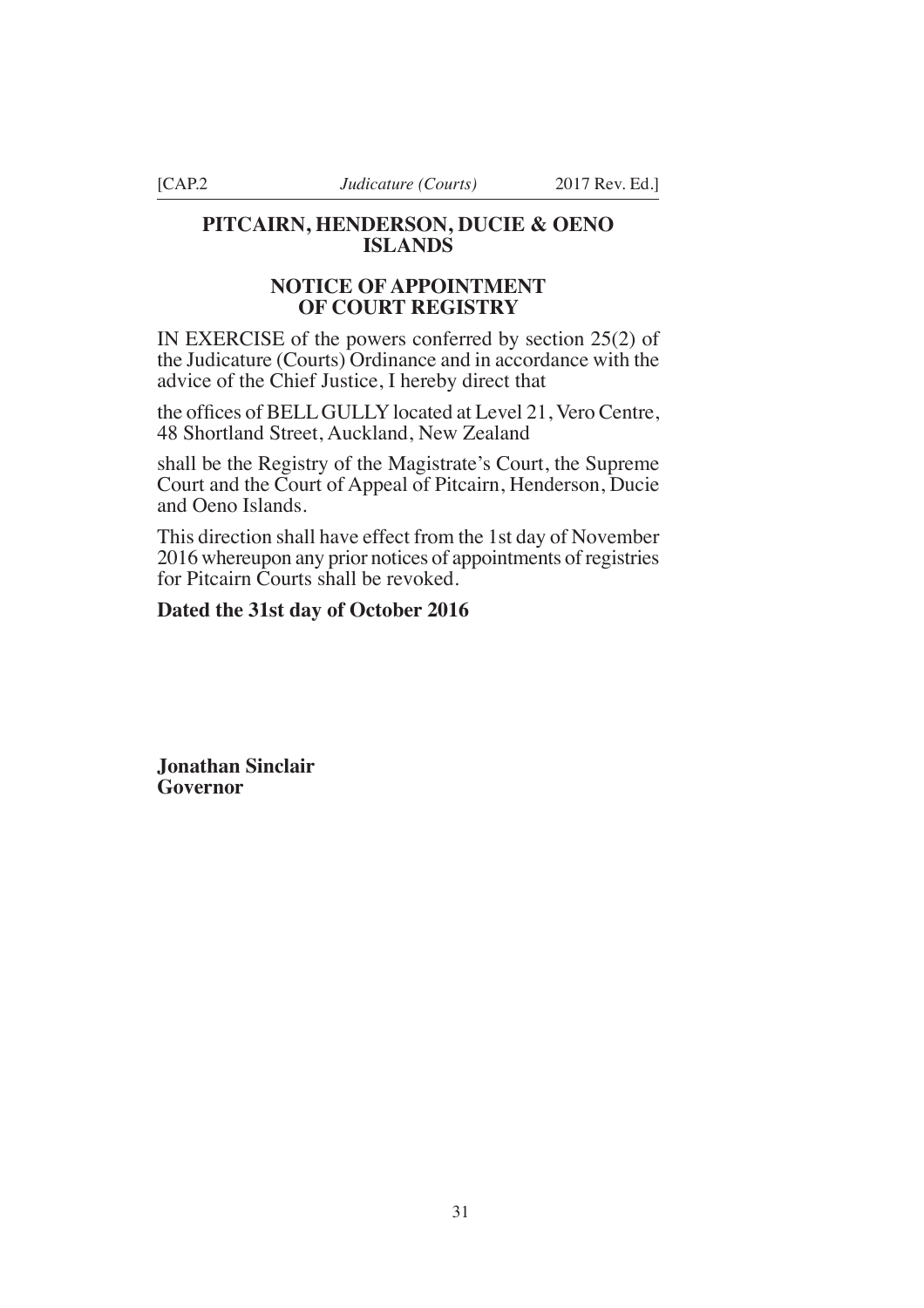# **PITCAIRN, HENDERSON, DUCIE & OENO ISLANDS**

# **JUDICATURE (COURT REGISTRY) RULES 2016**

Made by the Governor upon the advice of the Chief Justice, in exercise of the powers conferred by sections 20 and 25(5) of the Judicature (Courts) Ordinance.

[31 October 2016]

# **RULES**

### **PART I – PRELIMINARY**

Citation and commencement

**1.** These rules may be cited as the Judicature (Court Registry) Rules 2016 and shall come into operation on the day after they are published.

**2.** In these rules:

- "business day" in relation to a court registry, means any day that is not a court holiday;
- "business hours", in relation to a court registry, means the hours that the registry is required to be open under rule 3(3);

"court" means –

- (a) the Magistrate's Court established under section 10 of the Judicature (Courts) Ordinance;
- (b) the Supreme Court constituted by section 45 of the Constitution of Pitcairn; or
- (c) the Court of Appeal constituted by section 49 of the Constitution of Pitcairn.

"court holiday" means the days listed in rule 3(2);

- "public holiday" in a given place means a day that is recognised as a public holiday or bank holiday under the laws in force in that place;
- "Registrar" and "Deputy Registrar" in relation to any court means the person appointed as Registrar or Deputy Registrar of that court in accordance with section 21 of the Judicature (Courts) Ordinance;
- "registry" in relation to any court means the registry of that court appointed under s 25 of the Judicature (Courts) Ordinance;

# **PART II – COURT REGISTRY BUSINESS HOURS**

**3.**–(1) The registry of each court will be open on every day of the year except for court holidays.

- (2) The following are court holidays:
	- (a) Saturdays and Sundays;
	- (b) 25 December (Christmas Day);

Business hours of court registries

Interpretation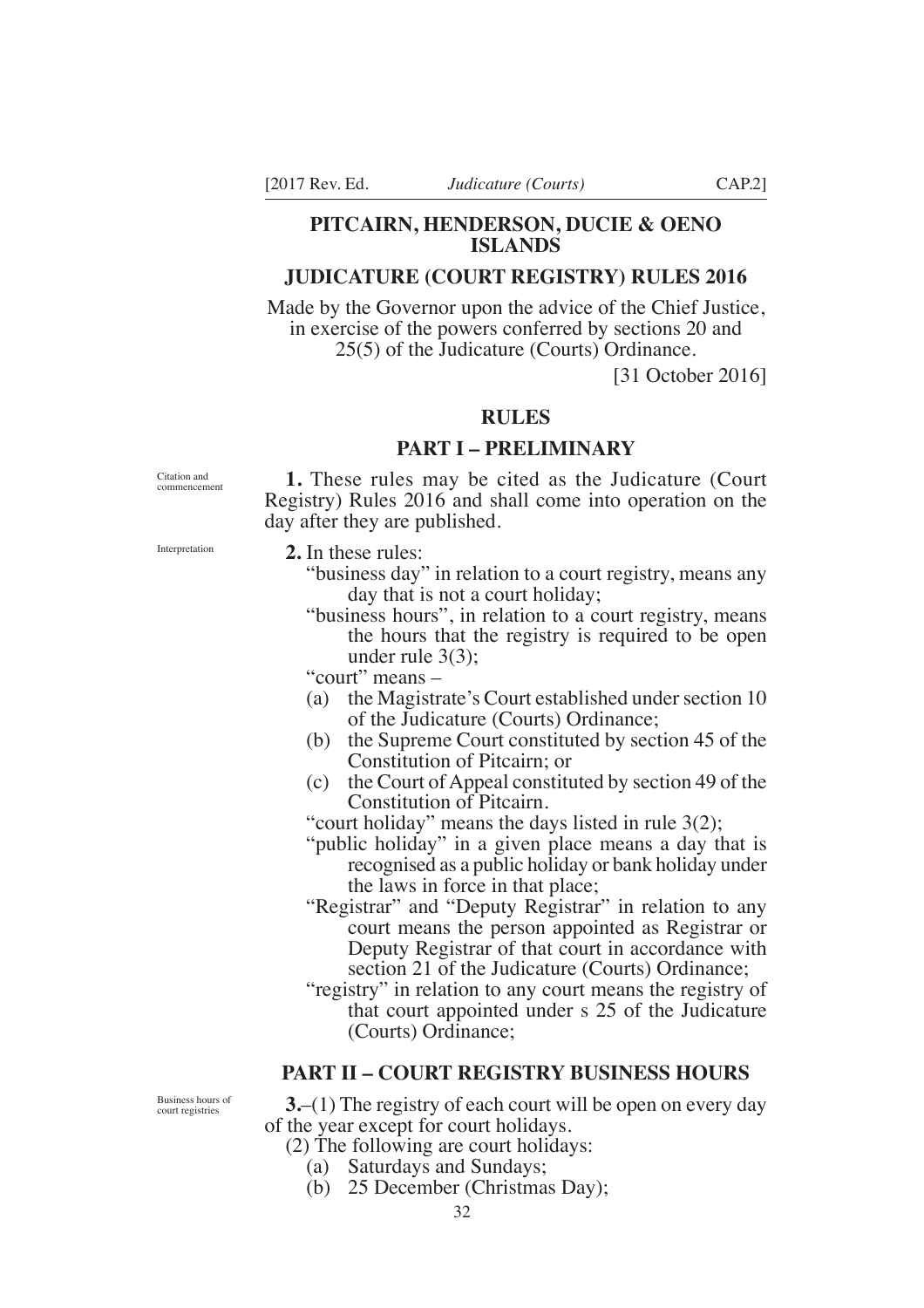(3) The registry of each court will be open from 10 am to 4 pm on every business day.

(4) In this rule, a reference to a specifc time of day is a reference to the standard time adopted in the location in which the registry is located.

# **PART III – FILING OF DOCUMENTS**

**4.** A document may be filed with a court by  $-$ 

(c) 26 December (Boxing Day); (d) 1 January (New Year's Day);

(g) Easter Monday; and

(e) 2 January; (f) Good Friday;

- (a) handing it to the Registrar, Deputy Registrar, or a person authorised by the Registrar to receive it;
- (b) personal delivery or post to the registry;
- (c) sending it by facsimile to a number provided by the Registrar; or
- (d) sending it by electronic means to an address provided by the Registrar.
- **5.** A document is filed-
	- (a) in the case of a document filed under rule  $4(a)$ , on the day it is handed over;
	- (b) in the case of a document fled by personal delivery to the registry,–
		- (i) on the day on which it is delivered, if it is delivered within the business hours of that registry;
		- (ii) otherwise, on the next business day after it is delivered;
	- (c) in the case of a document sent by post, on the business day on which it is received at the registry;
	- (d) in the case of a document sent by facsimile or electronic means,–
		- (i) on the day on which it is sent, if that day is a business day and if it is sent by no later than 2.30pm that day,
		- (ii) otherwise, on the next business day after it was sent; and
	- (e) in any case, on the day on which the Registrar or Deputy Regsitrar responds to it, if that is earlier.

**6.**–(1) This rule applies to the calculation of any period of Computation of time time for fling a document in a court.

Date of fling

Methods of fling